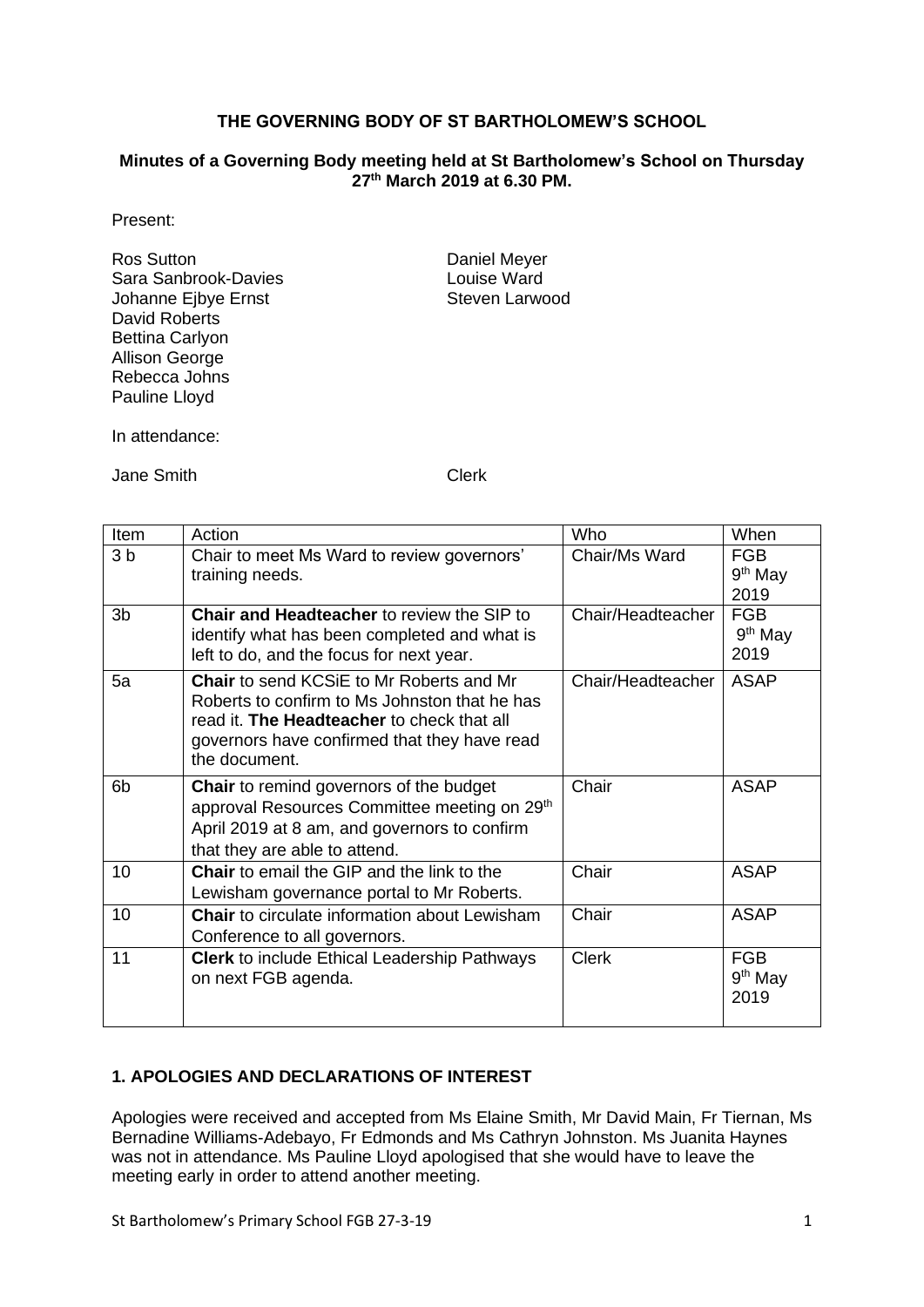Governors welcomed Mr David Roberts, a new PCC Foundation Governor, and Mr Roberts introduced himself.

**1.1 Declarations of Interest:** There were no declarations of interest in items on the agenda.

**1.2 Register of Business Interests:** Ms Smith to check that she has completed her RBI and, if not, to complete and return to the School Business Manager as soon as possible. Mr Roberts confirmed that he has completed his RBI form and returned it to the school.

**Action 1:** Ms Smith to confirm that her RBI form is up to date.

## **2. MINUTES OF THE LAST MEETING AND MATTERS ARISING**

### **a) To approve the non confidential minutes of the last Governing Body meeting held on 24 th January 2019**

The minutes were **APPROVED** and signed by the Chair as a true record.

### **b) Matters arising from the Governing Body meeting held on 24th January 2019**

*Item 2b:* Fr Stephen attended the Admissions Committee on 25<sup>th</sup> February 2019.

Item 2c: The Chair confirmed that she had written to Ms Johnston regarding her co-option to the governing body and advising her that she had been appointed as an Associate Member of the governing body.

## **3. MEMBERSHIP OF THE GOVERNING BODY**

#### **a)Staff governor and co-opted governor update**

Ms Bernadine Williams-Adebayo had been re-elected as staff governor as no other staff member wished to stand for the position.

It was **RESOLVED** to appoint Mr Daniel Meyer as a co-opted as a member of the Governing Body.

### **b) Analysis of Governors' skills audit including review of governors' roles and responsibilities and**

## • **Appointment of Vice Chair**

Ms Pauline Lloyd and Ms Elaine Smith were nominated as joint Vice Chairs to serve until the end of the academic year 2018-19, their terms of office as governors expiring in July 2019 and September 2019 respectively.

Elections to the Vice Chair role would take place again in September 2019.

It was **RESOLVED** to elect Ms Lloyd and Ms Smith to be joint Vice Chairs until the end of the school year 2018-19.

## • **Appointment of Pupil Premium link governor**

It was **AGREED** that Ms Allison George would be the Pupil Premium link governor and governors thanked her for her interest.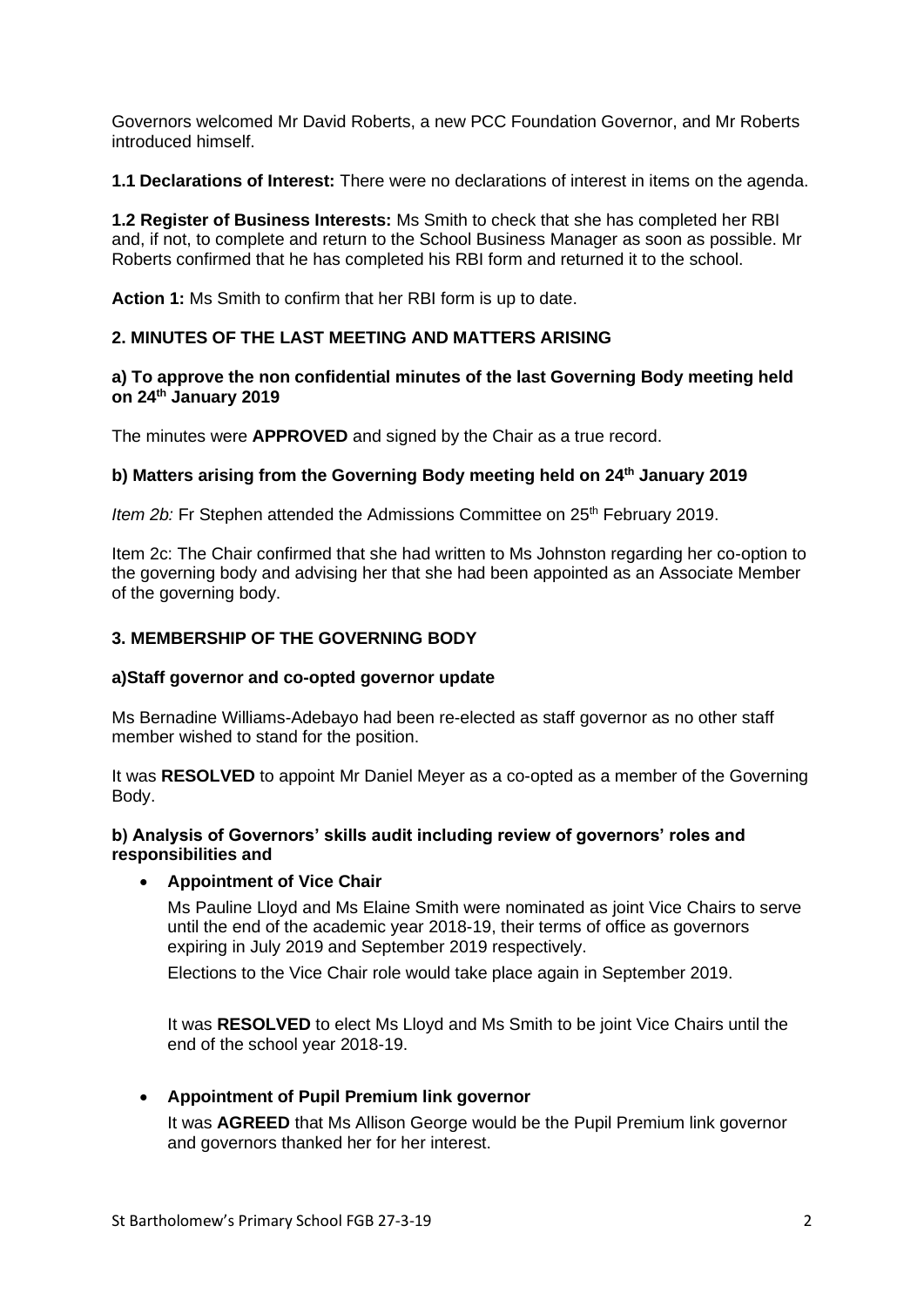## • **Appointment of Training link governor**

The Chair outlined the responsibilities of the training link governor role which are to alert governors to training relevant to the governing body's skills gaps and to maintain a training log. Governors asked whether there was a commitment for the training link governor to attend a specified amount of training and the Chair said that there was not. The Headteacher said that training had been highlighted as an important area for development in Lewisham's recent Strategic Review of Governance.

The skills audit carried out by Mr Erdly is on MyDrive. The Chair said she will meet Ms Ward to look at the training programme in relation to any skills gaps. She said it would be useful for governors to attend another governing body to gain experience and that she would discuss this with the Headteacher to see whether it is possible.

It was **AGREED** that Ms Louise Ward would be the training link governor and governors thanked her for her interest.

**ACTION: Chair** to meet Ms Ward to review governors' training needs.

The Headteacher said that governors' link roles do not necessarily need to align with specific subjects but should be looking more strategically at broader areas such as languages, PHSE and Maths so that governors understand the pedagogy and how subjects link together. It is a good time to be more fluid and do things differently. She reminded governors that only the safeguarding and child protection governor link role is statutory. It is most useful to the school to have governors who bring a different perspective, drawing on their experience from outside and acting as sounding boards. Governors noted that they need to be mindful that RE does not have a link governor and to think strategically about what Fr Tiernan and visiting vicars can bring to the school, for example bringing a different perspective to an RE learning walk. The Chair said that governors should be focussing on how children are being taught rather than what they are being taught and that governors can be assigned to objectives within the School Improvement Plan (SIP).

**ACTION: The Chair and Headteacher** to review the SIP to identify what has been completed and what is left to do, and the focus for next year.

## **c) Review of current practice of governors only standing for two terms of office**

The Chair said that there is no legal requirement for governors to stand down after two terms of office, that is, after eight years. It is good practice but does not have to happen. Ms Lloyd pointed out that Foundation governors have to be re-elected by the PCC every four years and the Headteacher said that staff and parent governors have to be re-elected and local authority governors have to be re-appointed every four years. It was noted that governors did not have to serve the full four year term of office and could resign at any stage. Governors said that it was important that all governors got the opportunity to be elected if they wished and that there was a mechanism in place for removal of non-performing governors. The Chair proposed flexibility to allow governors to stand for more than two terms of office.

By a show of hands, it was unanimously **AGREED** that governors could stand for re-election as governors for more than two terms of office.

## **4. TO AGREE THE ORDER OF BUSINESS OF THE MEETING**

The order of business of the meeting was **AGREED**, subject to Item 6 Headteacher's Report would be taken at item 5.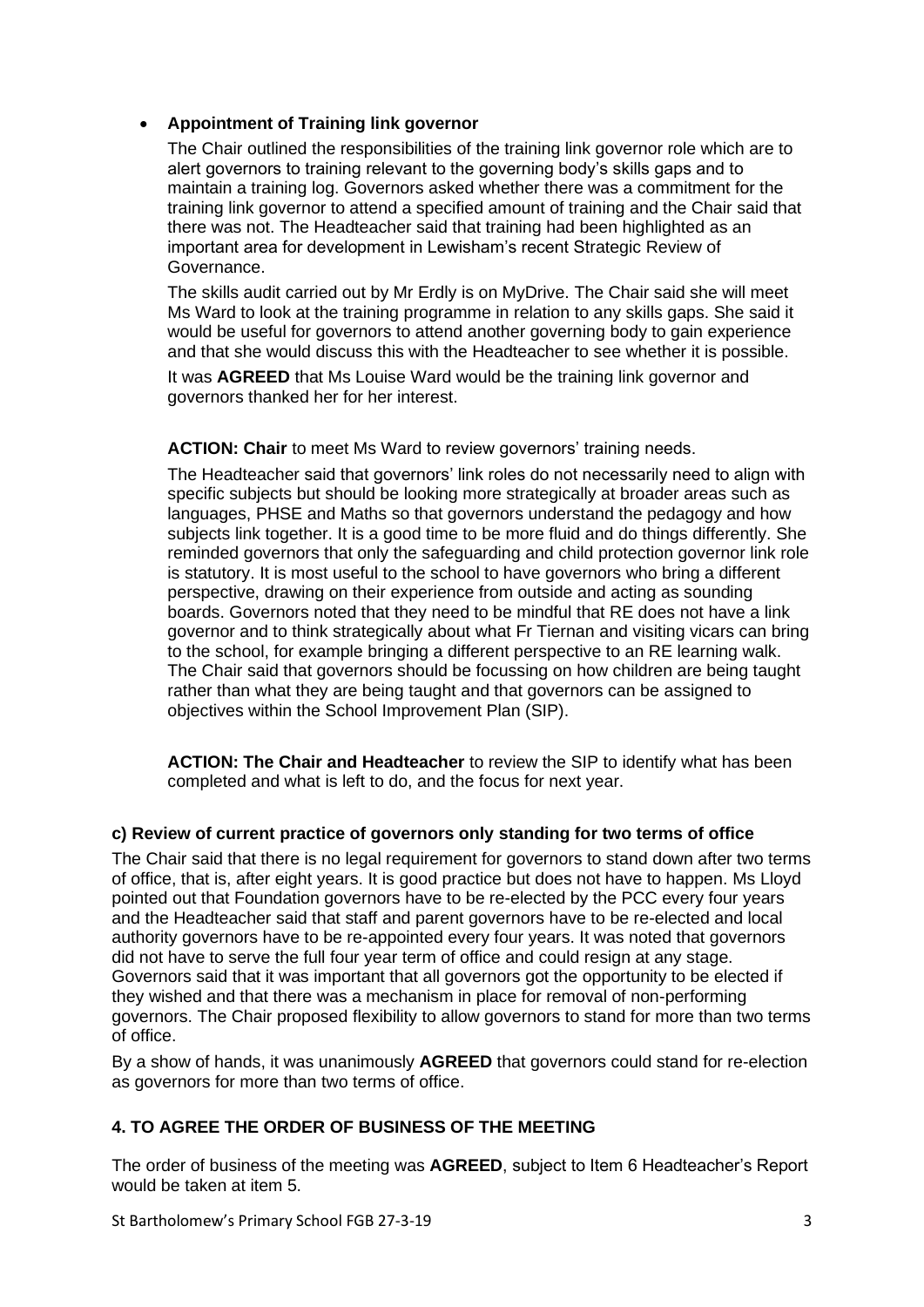## **5. SCHOOL IMPROVEMENT**

## **a) Headteacher's Report**

The Headteacher's report had been previously circulated to governors. The Headteacher said she had not received any questions in advance of the meeting. She presented her report and highlighted the following:

- The school is working with the local police to encourage good relationships with the community and help children to understand the work of the police and see them as allies not foe. The school is hosting a police community event on  $15<sup>th</sup>$  June to engage the community and EYFS children have enjoyed meeting police dogs and exploring the police cars, and the police have been playing football with the children at lunchtime. Year 6 have been given first aid training; it is not the intention to scare the children but they should know what to do if someone is stabbed, and it is important that they have the decision making skills to make the right decisions. There will a talk by the police about knife crime. This work links to Operation Encompass which the school has signed up to. It was noted that social media remains a problem.
- A boat and climbing frame have been purchased for the playground. The climbing frame in EYFS has been altered and now includes a stage for storytelling, an igloo and posts for den building.
- Pupil Premium: the ready reckoner is used to keep a rough track on expenditure which is always exceeded though there is tighter control than in previous years. Governors' questions: Are many entitled children not claiming? Why does the money spent on interventions, for example on boosters, vary a lot between year groups? Are predicted outcomes lower than last year because of Pupil Premium? When is Lewisham and National comparative data available? Response: There are a few entitled children in reception and years 1 and 2 who may not have claimed Pupil Premium. The school encourages parents to apply but has to be sensitive. There has been a focus on boosters in EYFS and years 2, 5 and 6 to support reading. There have been a lot of mobility issues in Years 5 and 6, some children had inflated KS1 scores and these year groups are diverse in their attitude to learning. The results for KS2 are likely to be lower as this year group is very unpredictable. The Lewisham and National comparative data is available in September and finalised by Christmas.
- Safeguarding: Ms Lloyd asked that Keeping Children Safe in Education (KCSiE) is sent to Mr Roberts for him to read and sign.

**ACTION: Chair** to send KCSiE to Mr Roberts and **Mr Roberts** to confirm to Ms Johnston that he has read it. **The Headteacher** to check that all governors have confirmed that they have read the document.

*Ms Lloyd left the meeting at 7.55 pm.*

- There have been no reported racial or bullying incidents.
- Five children have required hospital treatment following accidents but are all recovered.
- Governors' questions: Does the school have a careers fair? Have any local private schools offered to share PE resources or lend their playing fields?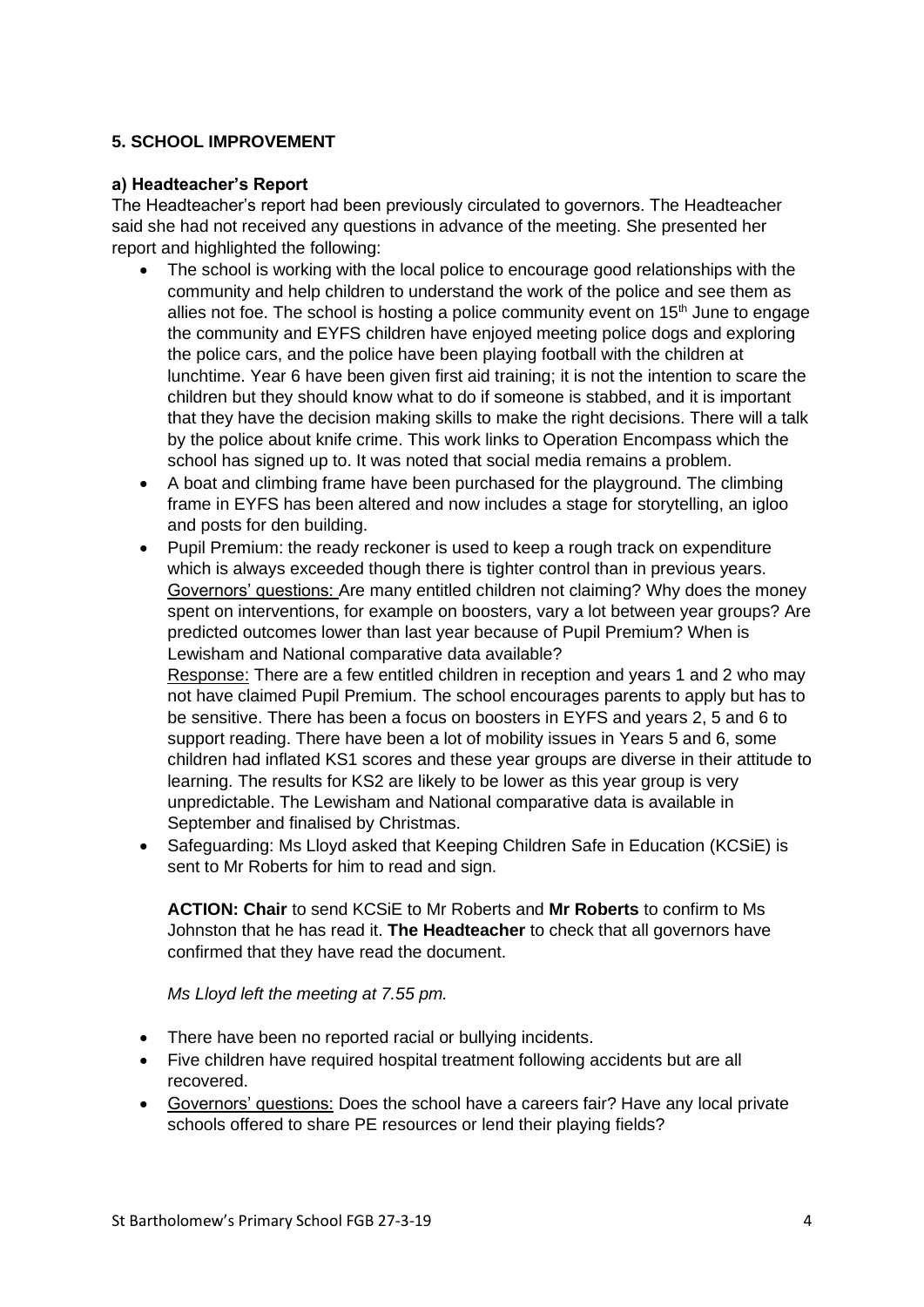Response: Parents come into school to talk about their work but more could be done. There have been no offers from other schools but St Bart's uses the facilities at the Bridge.

- Ofsted consultation: The Headteacher included a summary of the Ofsted consultation in her report. The notice period for an inspection will be reduced to two hours and with the half day on-site preparation, the inspection will be seen as 2.5 days. Ofsted is trying to be more user friendly. The proposals introduce a 'quality of education' judgement to replace 'quality of teaching, learning and assessment' and 'outcomes'. The school is looking at the curriculum and there is more to do. It is welcome that Ofsted are not looking at internal data but the school needs to make sure that the data is robust in the non-statutory years. This is a good opportunity to look at the behaviour policy, particularly low level disruptive behaviour. There are a lot of vulnerable children in school and staff understand the children to cater for their individual needs. Inset training is proposed in relation to this. The Chair urged governors to respond to the Ofsted consultation.
- The Headteacher's report included a diagram explaining the Taking Back Time project.
- The Summer Festival will be on 22 June 2019.

Governors thanked the Headteacher for her informative report.

## **6. REPORTS FROM COMMITTEES**

## **a) Report from the CLC Committee 27th February 2019**

The committee had met on  $27<sup>th</sup>$  February 2019. It was noted that Maths day had been a great success. The Committee thanked staff for providing the activities.

## **b) Report from the Resources Committee 14th March 2019**

The Chair reported from the Resources Committee as follows:

- The Headteacher and School Business Manager (SBM) outlined proposals to extend the playground equipment and the expenditure for this was agreed. The Committee thanked the Headteacher, the SBM and staff for being thrifty, and the senior staff for providing cover which had reduced expenditure on supply cover.
- All governors are invited to the budget approval Resources Committee meeting on 29<sup>th</sup> April 2019 at 8 am. Eight governors are required to form a quorum. The Chair said she would send a reminder and asked governors to confirm that they are able to attend.

**ACTION: Chair** to remind governors of the budget approval Resources Committee meeting on 29<sup>th</sup> April 2019 at 8 am, and governors to confirm that they are able to attend.

• Ms Smith had attended the Eco Council meeting which is a pupil-led initiative from reception upwards, chaired and minuted by children. The mantra 'reduce, re-use, recycle' has been adopted. Issues discussed included doorstep milk, plasters made from recycled plastic and school ties made from recycled material. Crisp packet recycling has been installed and the Eco Council has written to local pubs asking for crisp packets for recycling.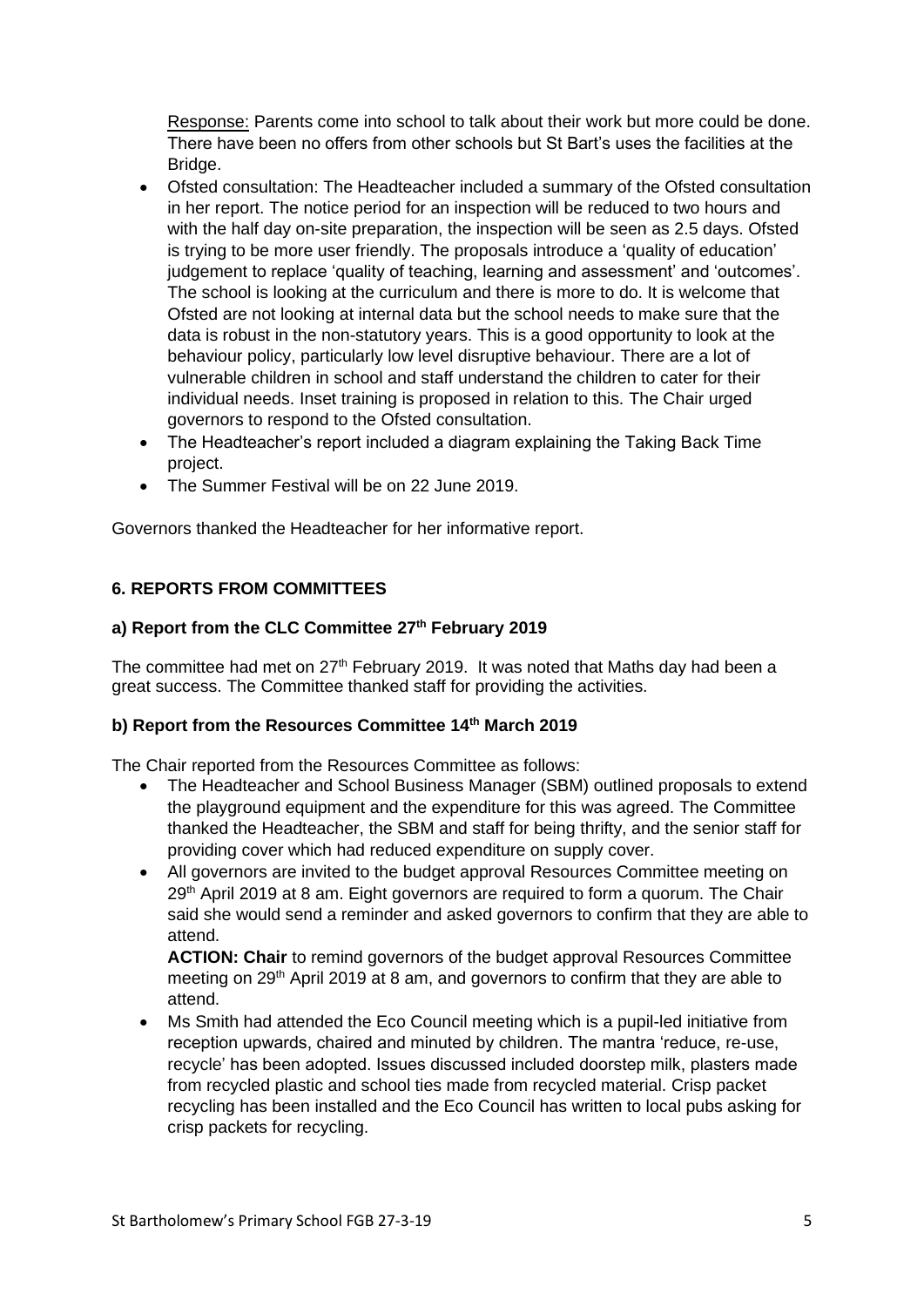## **7. FINANCIAL MANAGEMENT**

### **a) 2019/20 budget and three year projections**

Good financial management has enabled the school to save some money so that the end of year figures are better than expected. The full impact of financial pressures will be felt in two years time or sooner and it will be a challenge to manage the budget next year. The Chair reported that she had received a reply from Ellie Reeves MP who said she would pass the school's concerns on to the Secretary of State.

## **b) Schools Financial Values Standard (SFVS)**

The SFVS had been submitted on time.

## **8. SAFEGUARDING AND HEALTH AND SAFETY**

### **a) Safeguarding Report**

The Safeguarding report had been circulated. There were no questions.

## **b) School Health and Safety Self-Monitoring Checklist** *to be completed and returned by 1st March 2019.*

Ms Smith had completed this with the School Business Manager.

### **c) Health and Safety Report**

There was no report at this meeting.

## **9. FRIENDS OF ST BART'S**

The sponsored half marathon had raised £3,500 with £300 from match funding. Governors thanked Ms Ward for participating in the event.

Movie night had raised over £500. There would be a cake sale on 29<sup>th</sup> March. The Headteacher said the money raised by the Friends was much appreciated and helped the school meet its ongoing commitments.

## **10. GOVERNORS' ACTIVITIES AND TRAINING**

• Governors' Visits: The Chair said her visit on 14<sup>th</sup> March had been very informative and reports are on MyDrive. She said that comments will be followed up.

Ms Smith had attended the pupil conference and will report back on this at the next Governing Body meeting.

• **Training:** Governors were encouraged to look at the Governors Information Pack (GIP). Mr Roberts asked when the next Induction training is being held and the Chair confirmed it is on Saturday 8<sup>th</sup> June 2019.

**ACTION: Chair** to email the GIP and the link to the Lewisham governance portal to Mr Roberts.

The Chair said she had been sent details of the Lewisham Conference to be held at Lewisham College on  $26<sup>th</sup>$  June 2019 and that she will be attending. She will circulate the information to all governors.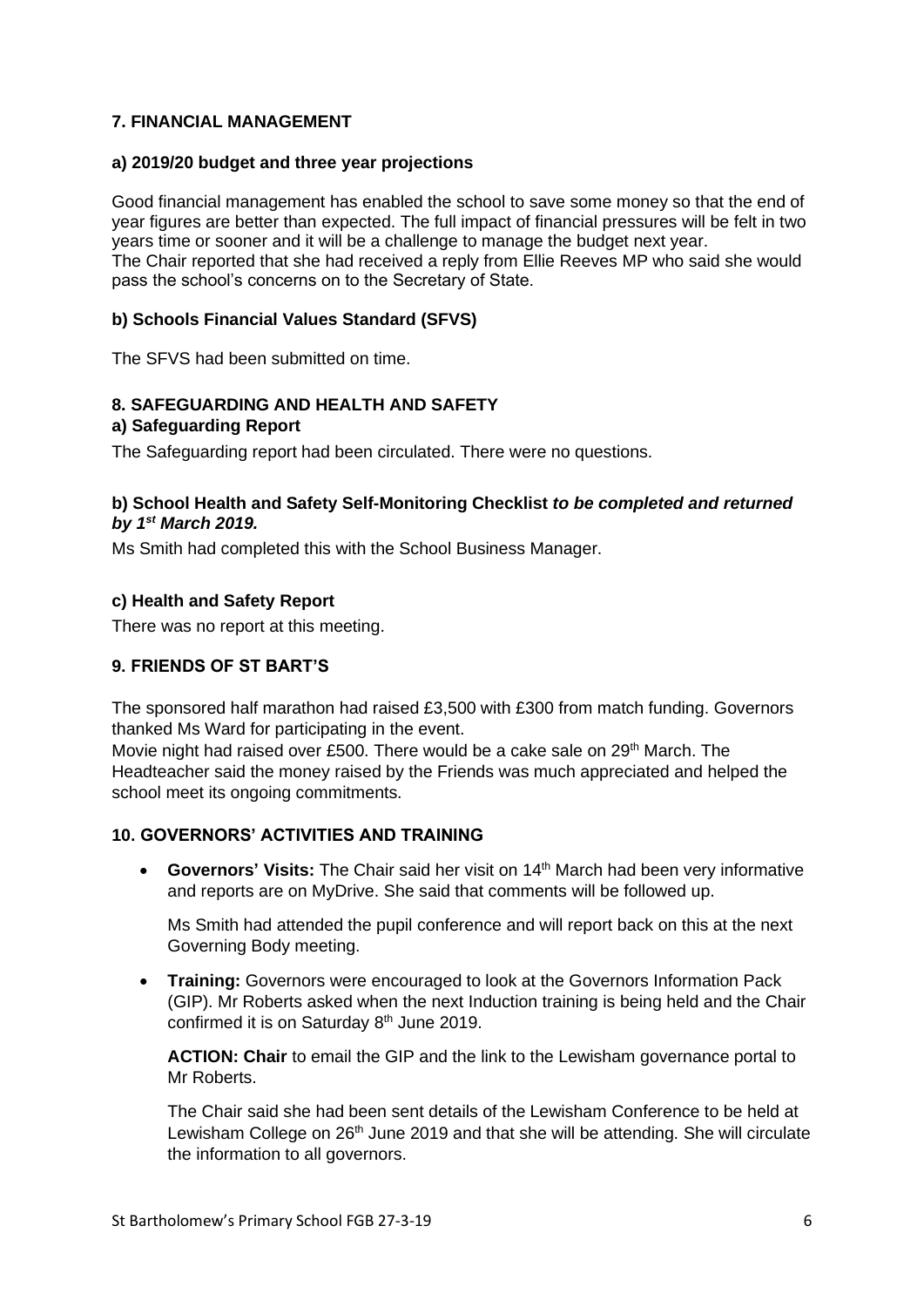**ACTION: Chair** to circulate information about Lewisham Conference to all governors.

The Chair reported that she had attended SDBE training entitled 'Character at the Heart of the Matter'. This is for children and adults and will be worked on in Faith Group.

She also said that she had completed the Developing the Role of the Chair course and governors congratulated her on this achievement.

Ms Carlyon said she will be attending training on unconscious bias on 28<sup>th</sup> March 2019 and Ms Eibye Ernst had attended new governor training.

### **11. ANY URGENT/OTHER BUSINESS**

• Digital Learning Strategy: The Headteacher said that she is concerned about the school's ICT and that it is an increasing problem. The Wi-Fi keeps dropping out and the school is playing catch up. Money has been made available by the Government and this is ring fenced to ICT improvements. Mr Main had suggested setting up a Digital Strategy Working Group.

It was **AGREED** that the Chair, Ms George, Ms Ward, Mr Meyer and Amber Makia should form the Digital Strategy Working Group.

• Admissions Policy 2020/21: The Chair said the Admissions Policy 2020/21 is on MyDrive. There have been no changes to it and it should now be placed on the school website.

The Admissions Policy 2020/21 was **AGREED.**

- Governor attendance at Parents Evening 3<sup>rd</sup> and 4<sup>th</sup> April 2019. The Chair and Headteacher repeated their request for governors to confirm whether they are able to attend the Parents Evening on  $3<sup>rd</sup>$  and  $4<sup>th</sup>$  April 2019.
- Newsletter to parents: Governors discussed the draft of the first governors' newsletter which would be a termly attachment to the main school newsletter and made suggestions about its format and presentation. The Chair said she would progress this.
- The Chair asked, on behalf of Mr Main, about the cost of the coach to Shoreham which the governors had agreed to pay. The Headteacher said that the cost and date of the trip are being finalised.

#### **15. DATES OF FUTURE MEETINGS**

|  | Thursday 9 <sup>th</sup> May 2019 | 6.30 pm |
|--|-----------------------------------|---------|
|--|-----------------------------------|---------|

• Thursday  $4<sup>th</sup>$  July 2019 6.30 pm

Item for next Governing Body meeting agenda:

• Ethical Leadership Pathways.

**ACTION: Clerk** to include Ethical Leadership Pathways on next FGB agenda.